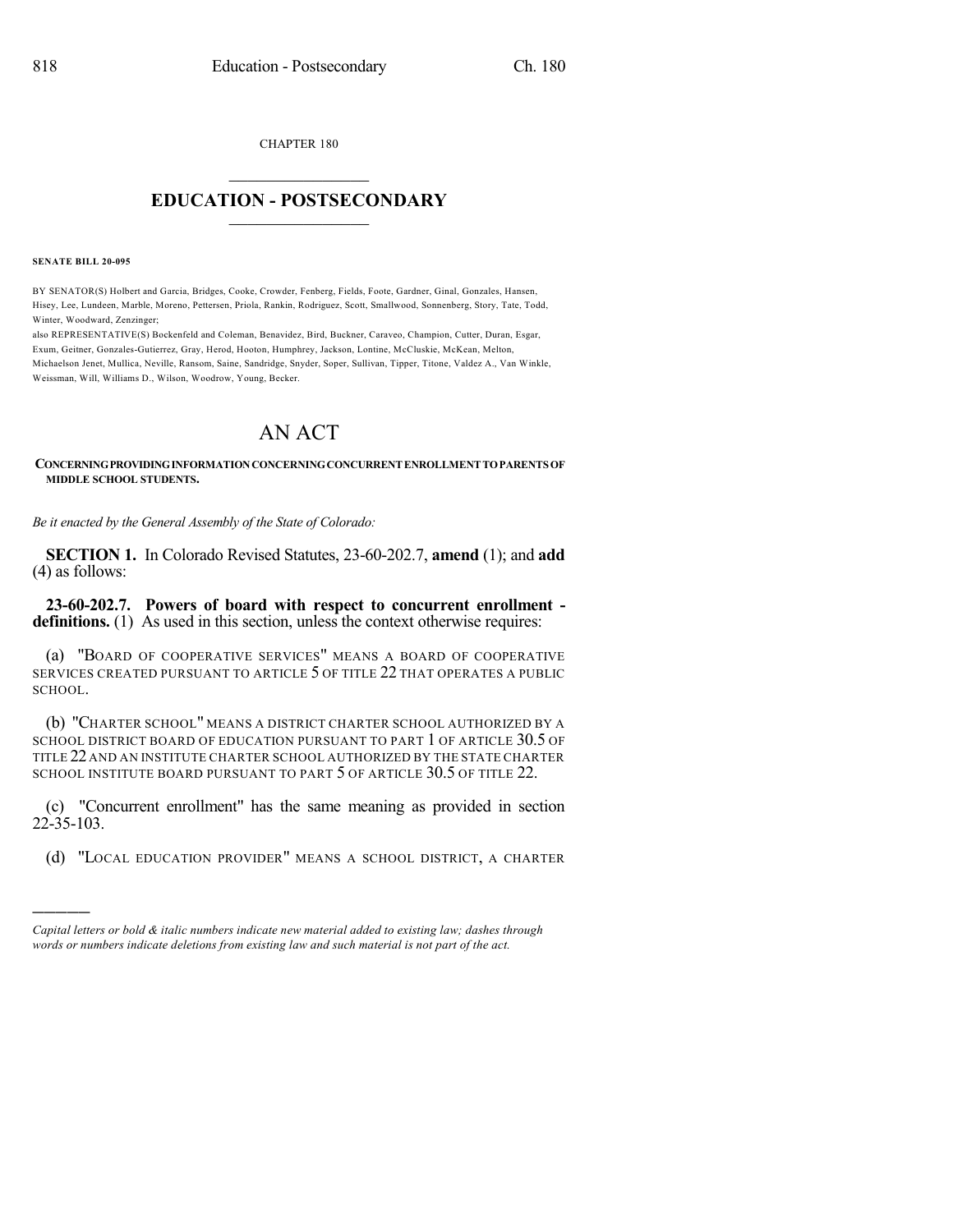SCHOOL, A BOARD OF COOPERATIVE SERVICES, AND THE SCHOOL FOR THE DEAF AND THE BLIND.

(e) "SCHOOL DISTRICT" MEANS A SCHOOL DISTRICT ORGANIZED AND EXISTING PURSUANT TO ARTICLE 30 OF TITLE 22.

(f) "SCHOOL FOR THE DEAF AND THE BLIND" MEANS THE COLORADO SCHOOL FOR THE DEAF AND THE BLIND DESCRIBED IN SECTION 22-80-102.

(4) (a) BEGINNING IN THE 2021-22 FISCAL YEAR, THE COMMUNITY COLLEGE SYSTEM SHALL COLLABORATE WITH THE LOCAL EDUCATION PROVIDERS THROUGHOUT THE STATE TO DEVELOP AND DISSEMINATE INFORMATIONAL MATERIALS FOR THE PARENTS OF STUDENTS ENROLLED IN GRADES SIX THROUGH EIGHT. THE COMMUNITY COLLEGE SYSTEM SHALL DESIGN THE MATERIALS TO EXPLAIN THE BENEFITS OF PARTICIPATING IN CONCURRENT ENROLLMENT DURING GRADES NINE THROUGH TWELVE AND, FOR ALL TYPES OF INSTITUTIONS OF HIGHER EDUCATION AS DEFINED IN SECTION 22-35-103, THE TYPES OF COURSES AVAILABLE THROUGH CONCURRENT ENROLLMENT AND THE GENERAL REQUIREMENTS AND PROCESS FOR ENROLLING IN CONCURRENT ENROLLMENT COURSES. AT A MINIMUM, THE MATERIALS MUST REFER TO THE WEBSITE DEVELOPED BY THE DEPARTMENT OF EDUCATION PURSUANT TO SECTION 22-35-113, AND THE MATERIALS PROVIDED FOR EACH LOCAL EDUCATION PROVIDER MUST INCLUDE THE NAME OF AND CONTACT INFORMATION FOR THE PERSON WHO OVERSEES CONCURRENT ENROLLMENT IN THAT LOCAL EDUCATION PROVIDER. A LOCAL EDUCATION PROVIDER MAY PROVIDE DIRECTORY INFORMATION,AS DEFINED IN AND IN ACCORDANCE WITH FEDERAL LAW, TO THE COMMUNITY COLLEGE SYSTEM TO USE ONLY IN DISSEMINATINGINFORMATION PURSUANT TO THIS SUBSECTION (4).

(b) THE COMMUNITY COLLEGE SYSTEM, IN COLLABORATION WITH THE LOCAL EDUCATION PROVIDERS, SHALL BEGIN DISSEMINATING THE CONCURRENT ENROLLMENT INFORMATION MATERIALS DEVELOPED PURSUANT TO SUBSECTION (4)(a) OF THIS SECTION BEGINNING IN THE FALL OF THE 2021-22ACADEMIC YEAR.AT A MINIMUM, THE COMMUNITY COLLEGE SYSTEM SHALL PROVIDE MATERIALS TO PARENTS OF STUDENTS ENROLLED IN GRADES SIX THROUGH EIGHT THROUGH DIGITAL MEANS AT LEAST ONCE DURING THE SCHOOL YEAR AND ONCE DURING THE SUMMER MONTHS.THE COMMUNITY COLLEGE SYSTEM MAY ALSO PROVIDE THE INFORMATION CONTAINED IN THE MATERIALS THROUGH PUBLIC SERVICE ANNOUNCEMENTS, PAID PLACEMENTS ON SOCIAL MEDIA PLATFORMS, OR OTHER MASS COMMUNICATION MEANS, SUBJECT TO AVAILABLE APPROPRIATIONS.

(c) NOTWITHSTANDING ANY PROVISION OF THIS SUBSECTION (4) TO THE CONTRARY, THE COMMUNITY COLLEGE SYSTEM MAY BEGIN DEVELOPING AND DISSEMINATING INFORMATIONAL MATERIALS AS PROVIDED IN SUBSECTIONS (4)(a) AND (4)(b) OF THIS SECTION DURING THE 2020-21 FISCAL YEAR IF THE COMMUNITY COLLEGE SYSTEM DEEMS IT FEASIBLE TO DO SO WITHIN EXISTING RESOURCES.

**SECTION 2.** In Colorado Revised Statutes,  $22-35-104$ , **add** (1)(b.5) as follows:

**22-35-104. Enrollment in an institution of higher education - cooperative agreement.** (1) (b.5) IN ADDITION TO THE NOTICE REQUIREMENTS SPECIFIED IN SUBSECTION (1)(b) OF THIS SECTION, BEGINNING IN THE 2021-22 SCHOOL YEAR,